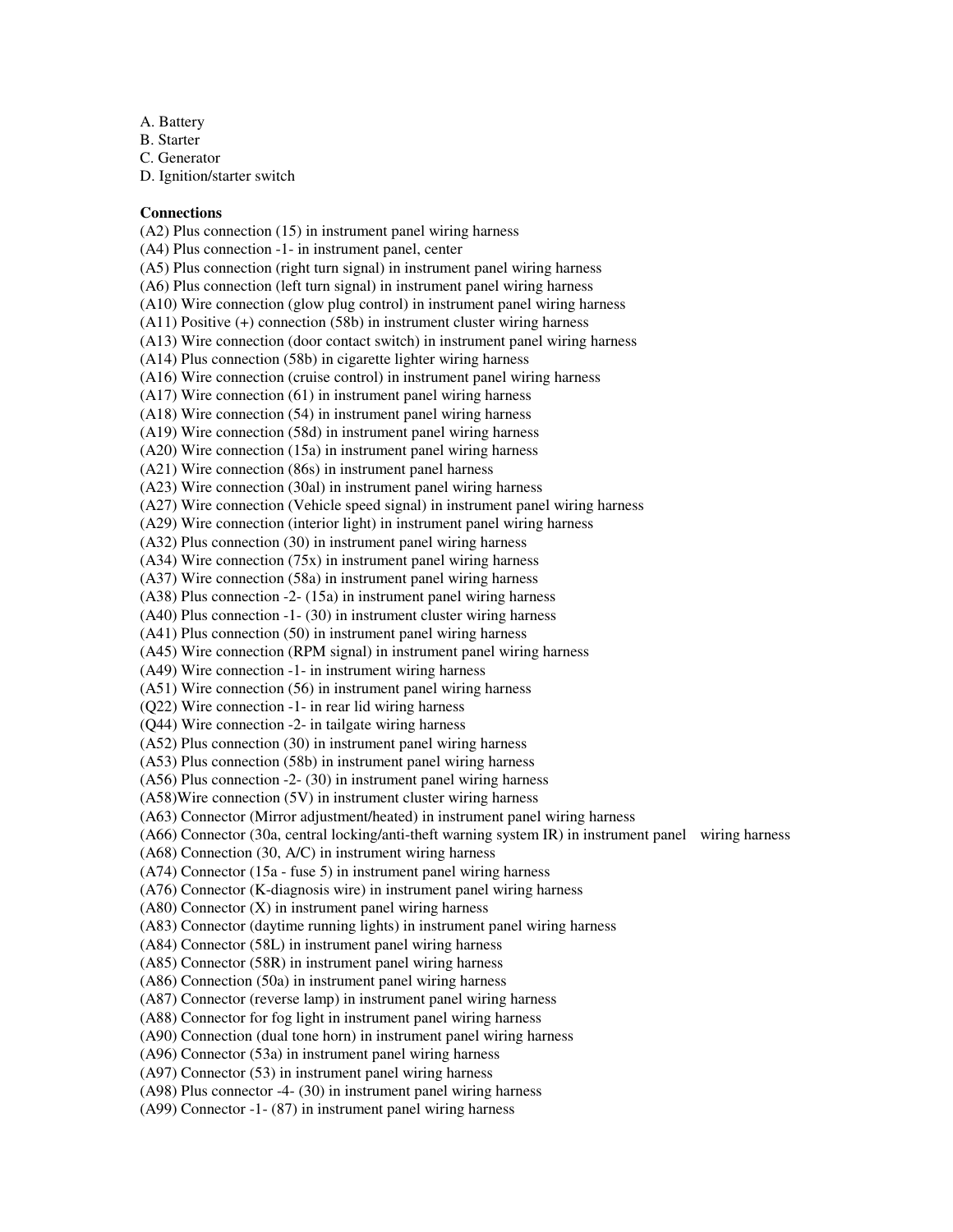(A100) Connector -2- (87) in instrument panel wiring harness (A101) Connector -3- (87) in instrument panel wiring harness (A102) Connector (windshield wiper) in instrument panel wiring harness (A104) Plus connector -2- (15) in instrument panel wiring harness (A109) Connector -2- (87) Instrument panel wiring harness (A110) Connector (fresh air blower) in instrument panel wiring harness (A121) Connection (high bus) in instrument panel wiring harness (A122) Connection (low bus) in instrument panel wiring harness (A125) Wire connection (crash) in instrument panel wiring harness) (A126) Connection (contact switch in rear lid) in instrument panel wiring harness (A132) Connection (ASR/ESP) in instrument panel wiring harness (A133) Connection (ABS signal, left) in instrument panel wiring harness (A134) Connection (ABS signal, right) in instrument panel wiring harness (A165) Rear lid contact switch connection in instrument panel wiring harness (A167) Plus connection -3- (30a) in instrument panel wiring harness (B110) Connection (30 window regulator) in interior wiring harness (B113) Plus connection (30a) in left interior wiring harness (B128) Connector (luggage compartment lamp) in interior wiring harness (B129) Connector (interior light 3/L) in interior wiring harness (B130) Connector (sliding sunroof) in interior wiring harness (B135) Plus connection -1- (15a) in interior wiring harness (B146) Plus connector -1- (87) in interior wiring harness (B147) Plus connector -2- (87) in wiring harness (B156) Plus connector (30a) in interior wiring harness (B161) Connection (Alarm system) in interior wiring harness (B163) Plus connector -1- (15) in interior wiring harness (B164) Plus connector -2- (87) in interior wiring harness (B165) Plus connector -2- (15) in interior wiring harness (B166) Connection (56a) in passenger compartment wiring harness (B167) Connection (56b) in passenger compartment wiring harness (B168) Connection (86) in passenger compartment wiring harness (B182) Connection (RF) in passenger compartment wiring harness (B228) Wire connection (crash) in instrument panel wiring harness (B229) Connection (high-bus) in interior wiring harness (B230) Connection (low-bus) in interior wiring harness (C11) Wire connection in coolant fan wiring harness (C25) Wire connection, fog lights in front light wiring harness (C80) Wire connection (58b) in rear lid wiring harness (D50) Plus connection (RPM signal) in instrument panel wiring harness (D52) Plus connection (15a) in engine compartment wiring harness (D55) Wire connection (left brake wear indicator) in engine compartment wiring harness (D56) Wire connection (left brake wear indicator) in engine compartment wiring harness (D61) Wire connection (A/C) in engine compartment wiring harness (D74) Wire connection (86) in engine compartment wiring harness (D78) Plus connector -1- (30a) in engine compartment wiring harness (D95) Wire connection (injectors) in engine compartment wiring harness (D98) Wire connection (Glow plugs) in engine compartment wiring harness (D101) Connection -1- (in engine compartment wiring harness) (D102) Wire connection (50) in instrument panel wiring harness (D104) Plus connection -2- (30a) in engine compartment wiring harness (D106) Wire connection -4- in engine compartment wiring harness (D107) Wire connection -5- in engine compartment wiring harness (D140) Connector (injectors) in wiring harness, engine pre-wiring (D146) Connector (speed sensor left rear +) in wiring harness engine compartment (D147) Connector (speed sensor left rear -) in wiring harness engine compartment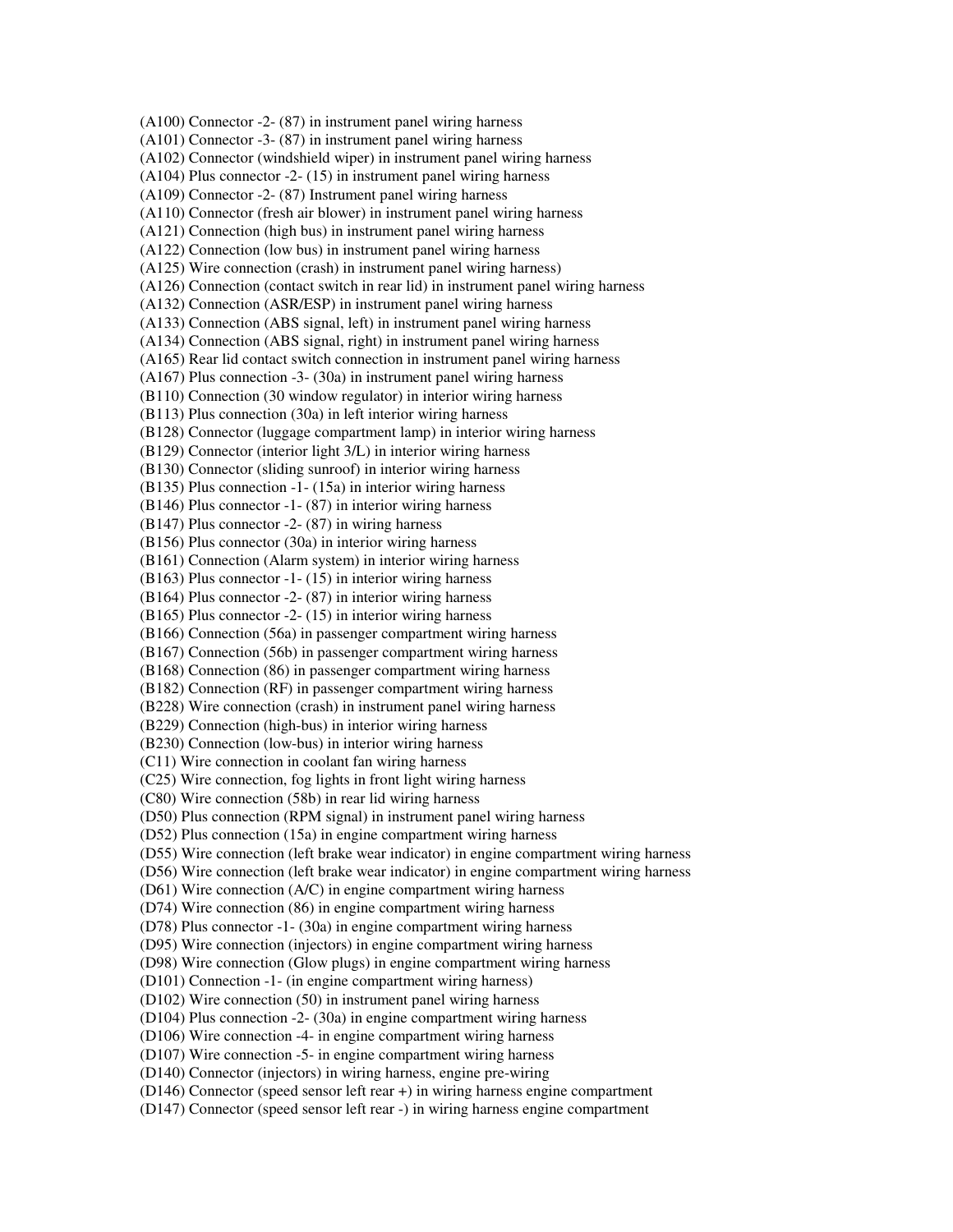(D148) Connector (speed sensor right rear +) in wiring harness engine compartment (D149) Connector (speed sensor right rear -) in wiring harness engine compartment (D159) CAN - bus high in engine wiring harness (D160) CAN - bus low in engine wiring harness (E30) Connector (87a) in engine wiring harness (E39) Connection -2- (87a) in engine wiring harness (F25) Wire connection -1- diesel direct fuel injection system wiring harness (J3) Wire connection -1- in ABS wiring harness (J5) Wire connection -2- in ABS wiring harness (J7) Wire connection -3- in ABS wiring harness (K20) Plus connection -1- (30) in coolant fan wiring harness (K21) Wire connection -1- in coolant fan wiring harness (L9) Wire connection -1- in A/C wiring harness (L32) Wire connection -1- in heater wiring harness (L45) Wire connection in A/C wiring harness (L66) Connector in heater blower wiring harness (L67) Plus connection (75x) in Climatronic wiring harness (R6) Plus connection -1- in interior light wiring harness (R7) Plus connection -2- in interior light wiring harness (R10) Plus connection -1- (30a) in left interior wiring harness (R11) Plus connection -2- (30) in drivers door wiring harness (R17) Plus connection -2- (30) in passenger door wiring harness (R27) Wire connection (power mirror) in drivers door wiring harness (R37) Connector (58b) in drivers door wiring harness (R51) Connection (58b) in door wiring harness drivers side (S14) Connection (open) in central locking system wiring harness (S15) Connection (closed) in central locking system wiring harness (T80) Connector, 80 point, on engine control module (U8) Connector (15a) in automatic transmission wiring harness (V14) Wire connection (shielding) in CD changer wiring harness (W1) Plus connection (54) in rear wiring harness (W11) Wire connection (58) in rear lid wiring harness (W16) Connector (contact switch in lock cylinder for rear hatch central locking) in rear wiring harness (W28) Plus connection -2- (54)in tail light assembly wiring harness (W39) Connection -1- (mirror memory) in floor wiring harness (W41) Plus connection (58) in wiring harness (W45) Connection -2- (mirror memory) in floor wiring harness

## **Grounds**

- (1) Ground strap, battery to body
- (2) Ground strap, transmission to body
- (12) Ground connection in engine compartment, left
- (15) Ground connection in cylinder head
- (32) Ground connection behind instrument panel, left
- (34) Ground connection below drivers seat
- (35) Ground connection below passenger seat
- (42) Ground connection, beside steering column
- (43) Ground connection on right A-pillar, lower part
- (44) Ground connection on left A-pillar, lower part
- (45) Ground connection behind instrument panel
- (49) Ground connection on steering column
- (50) Ground connection in luggage compartment
- (52) Ground connection in rear lid, left
- (57) Ground connection on left, rear pillar
- (77) Ground connection on left B-pillar, lower part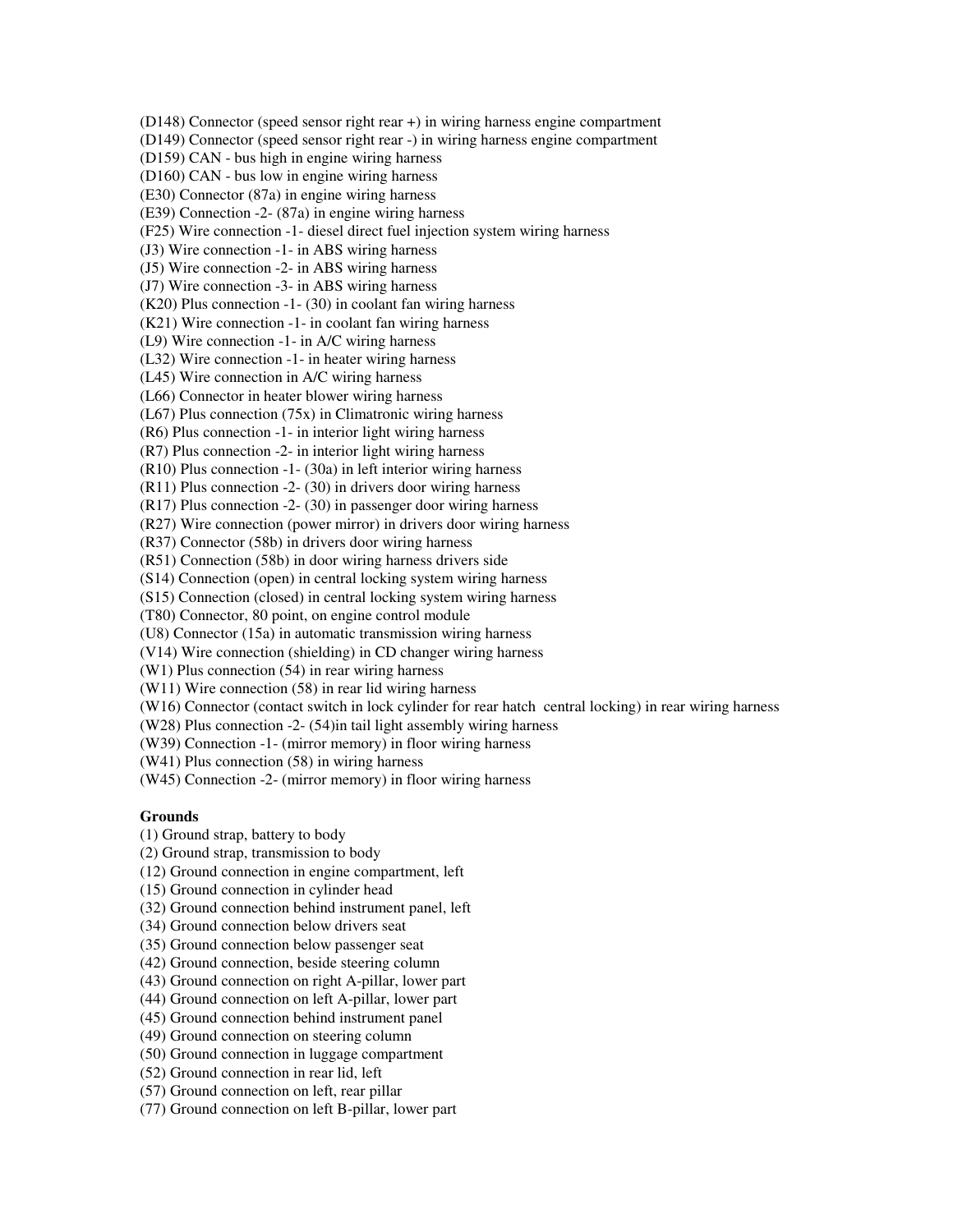(78) Ground connection on right B-pillar, lower part (81) Ground connection -1- in instrument panel (85) Ground connection -1- in engine compartment wiring harness (86) Ground connection -1- in rear wiring harness (96) Ground connection -1- in heated seats wiring harness (97) Ground connection -1- in A/C wiring harness (98) Ground connection in rear lid wiring harness (109) Ground connection in airbag wiring harness (110) Ground connection -2- in instrument panel wiring harness (114) Ground connection in automatic transmission wiring harness (119) Ground connection -1- in headlight harness (120) Ground connection -2- in headlight wiring harness (128) Ground connection -1- in interior light wiring harness (131) Ground connection -2- in engine compartment wiring harness (132) Ground connection -3- in engine compartment wiring harness (135) Ground connection -2- in instrument panel wiring harness (139) Ground connection (sensor ground) in motronic multiport fuel injection wiring harness (156) Ground connection in diesel direct fuel injection wiring harness (162) Ground connection in blower motor wiring harness (163) Ground connection -2- in interior light wiring harness (176) Ground connection in right headlight wiring harness (179) Ground connection in left headlight wiring harness (180) Ground connection -2- in central locking system wiring harness (193) Ground connection -1- in coolant fan wiring harness (199) Ground connection -3- in instrument panel wiring harness (200) Ground connection (Shielding) in engine compartment wiring harness (205) Ground connection -2- in instrument panel wiring harness (206) Ground connection in passengers door wiring harness (220) Ground connection (sensor ground) in engine compartment wiring harness (218) Ground connection -1- in rear lid wiring harness (219) Ground connection -2- in rear lid wiring harness (225) Ground connection -1- in radio wiring harness (238) Ground connection in drivers door wiring harness (243) Ground connection -1- in Climatronic wiring harness (244) Ground connection (sensor ground) in Climatronic wiring harness (251) Ground connection in -3- in wiring harness reading lights (256) Ground connection -2- in radio wiring harness (257) Ground connection -2- in Climatronic wiring harness (260) Ground connection in tail light wiring harness (267) Ground connector -2- in wiring harness door cable (268) Ground connector -2- in wiring harness door cable - passenger side (269) Ground connector (sensor ground) -1- in instrument panel wiring harness (276) Ground connector-2- in door cable wiring harness drivers side (278) Ground connector -4- in interior wiring harness (279) Ground connector -5- in interior wiring harness (281) Ground connector -1- in wiring harness, engine pre-wiring (287) Ground connection in wiring harness rear hatch hydraulics (303) Ground connection -3- in passengers door wiring harness (304) Ground connection -3- in drivers door wiring harness (500) Screw connection -1- (30) on the relay plate (501) Screw connection -2- (30) on the relay plate (502) Screw connection -1- (30a) on the relay plate  $(503)$  Screw connection  $(75x)$  on the relay plate (504) Screw connection -1- (87) on the relay plate (607) Ground connection in left plenum chamber